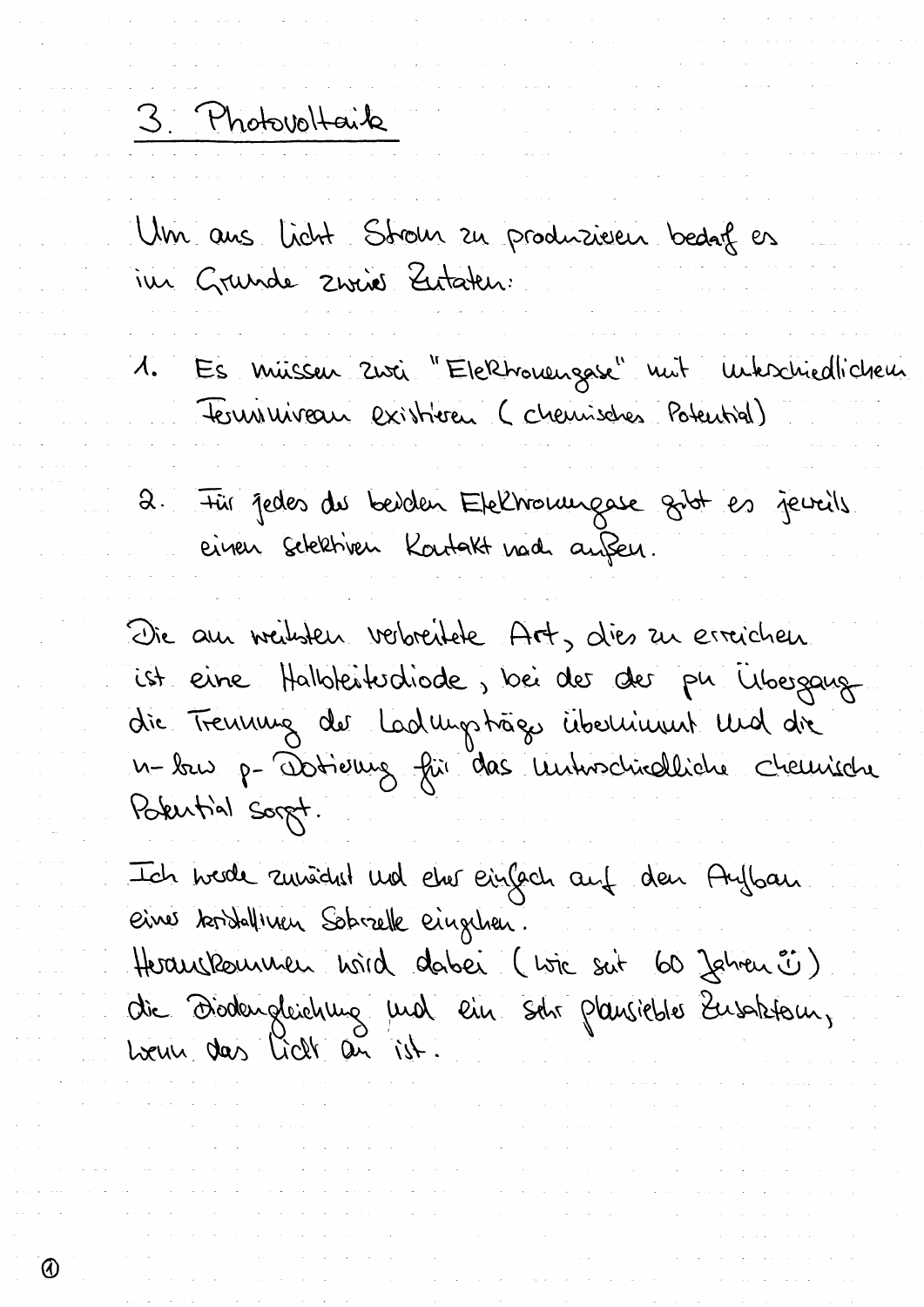

Quelle: Willipedia

 $\odot$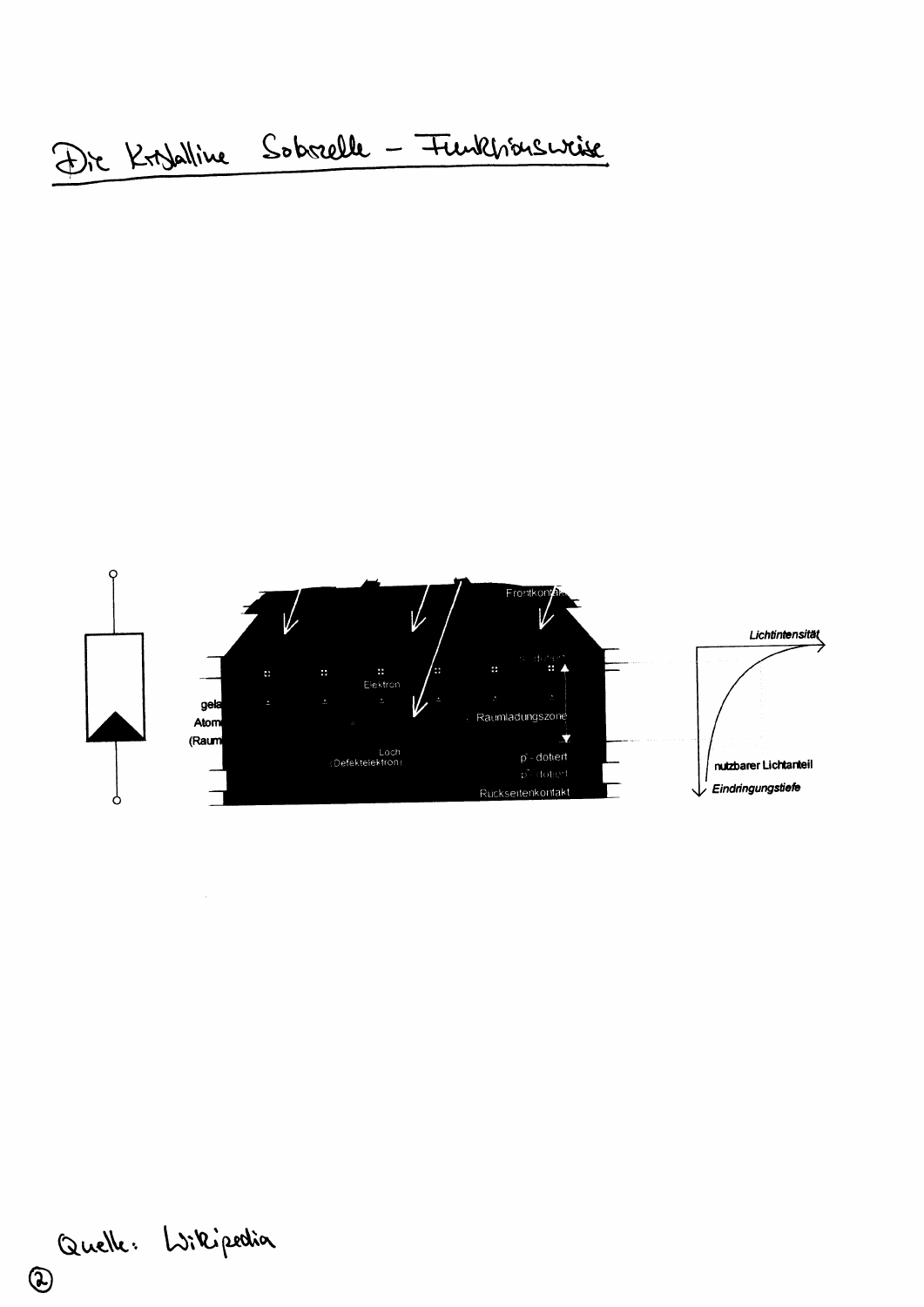## Tunktionsprinzip eines Solarelle  $3.1$

Eine Sobrzelle ist im Grunde michts weiler als eine Diode, d.h. ein Bauellucent, das aus einem p- und n- Halbleits testelst.

## Halbleiter  $3.1.1$

©ි)

In Materialien und regelwäßigu Struktur gibt es grundsatelich schr viele Energieuveacus, in deven sid die Elekhonen des Estkörpens auflatten disfer. De die  $e^{\odot}$  Eurioner sind, Kom natürlich inner von 1 @ denselben Quitard besetzen.

I'm FestKörper worden date alle Niveaus bis zur Sognamber Frecibarte au Gapille Das Fouriniveau E= ist des Fragierriveau, des coeldres bei T=0 besite wird. Für die Weister Materialien bt EF >> leg Teamer, d.h. Hierleische Auregenigen der et sind zering granithes for und dir Kante somit recht steil: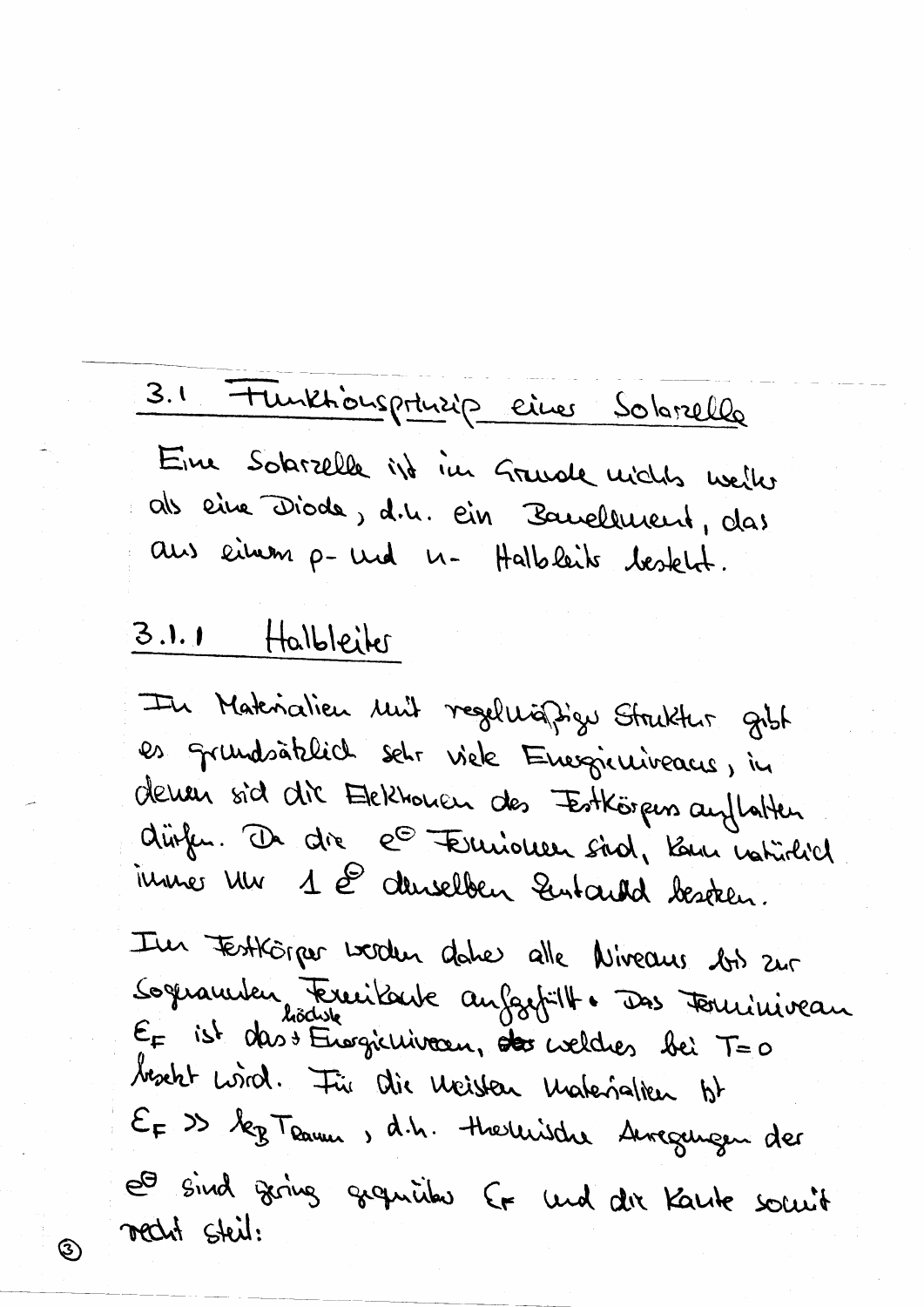

(a)

(b)

Figure 2.4. Schematic indicating how the discrete energies allowed to electrons in an isolated atom split up into bands of allowed energies when a number of similar atoms are brought together in a crystal:

(a) For this case,  $d$ , the characteristic spacing of atoms in a cryetal, is such that there are bands of energies allowad to alactrone eanaratad hy hande of forhidden

 $\bm{\Theta}$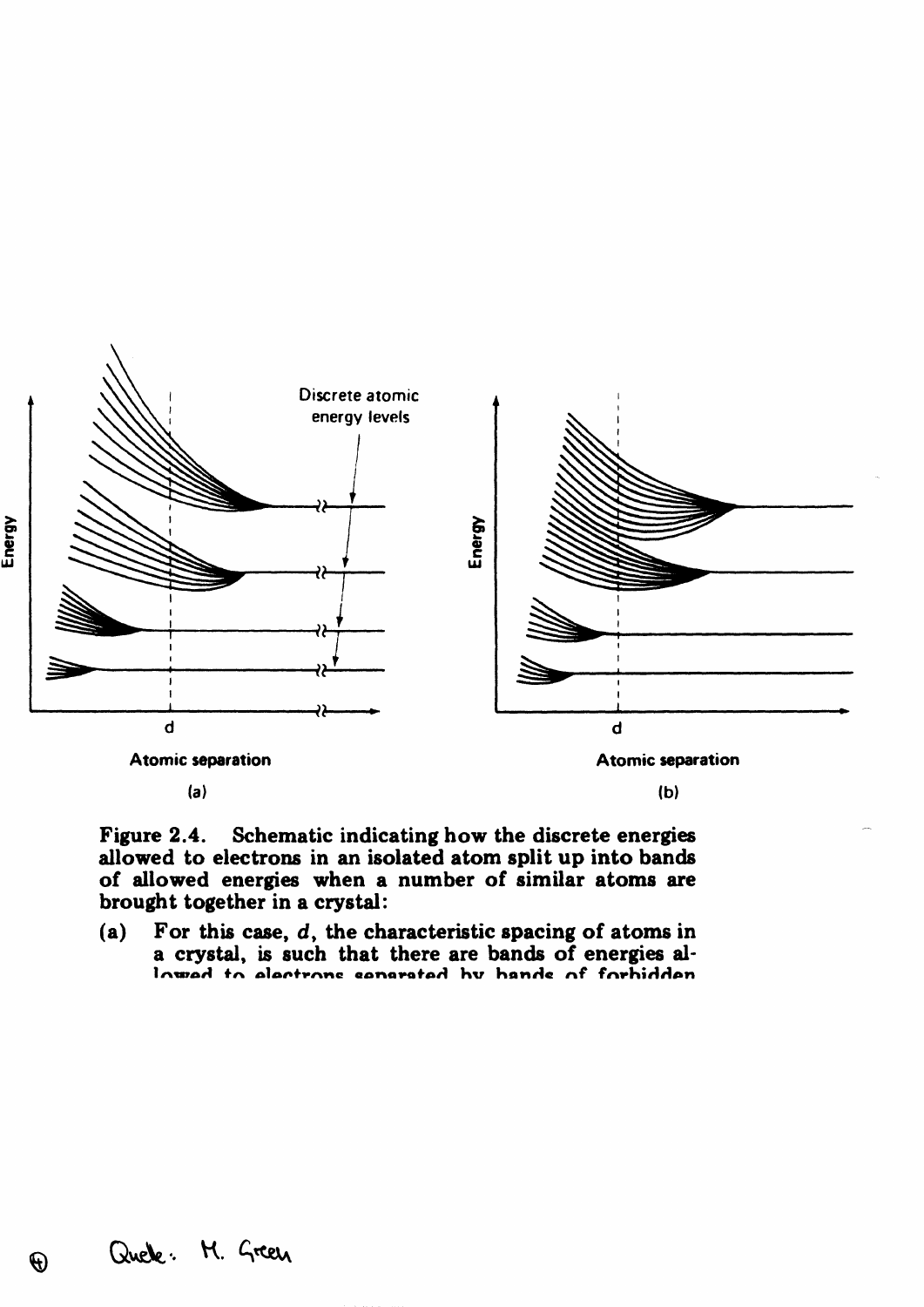

Figure 2.5. Fermi-Dirac distribution function. States<br>above the Fermi level,  $E_F$ , have a low probability of being occupied by electrons, whereas those below are likely to be so occupied.



Figure 2.6. Diagrams showing the way in which allowed states are occupied by electrons in:

- A metal.  $(a)$
- An insulator.  $(b)$
- A semiconductor.  $(c)$

Quelle: M. Green

 $\circledS$ 

19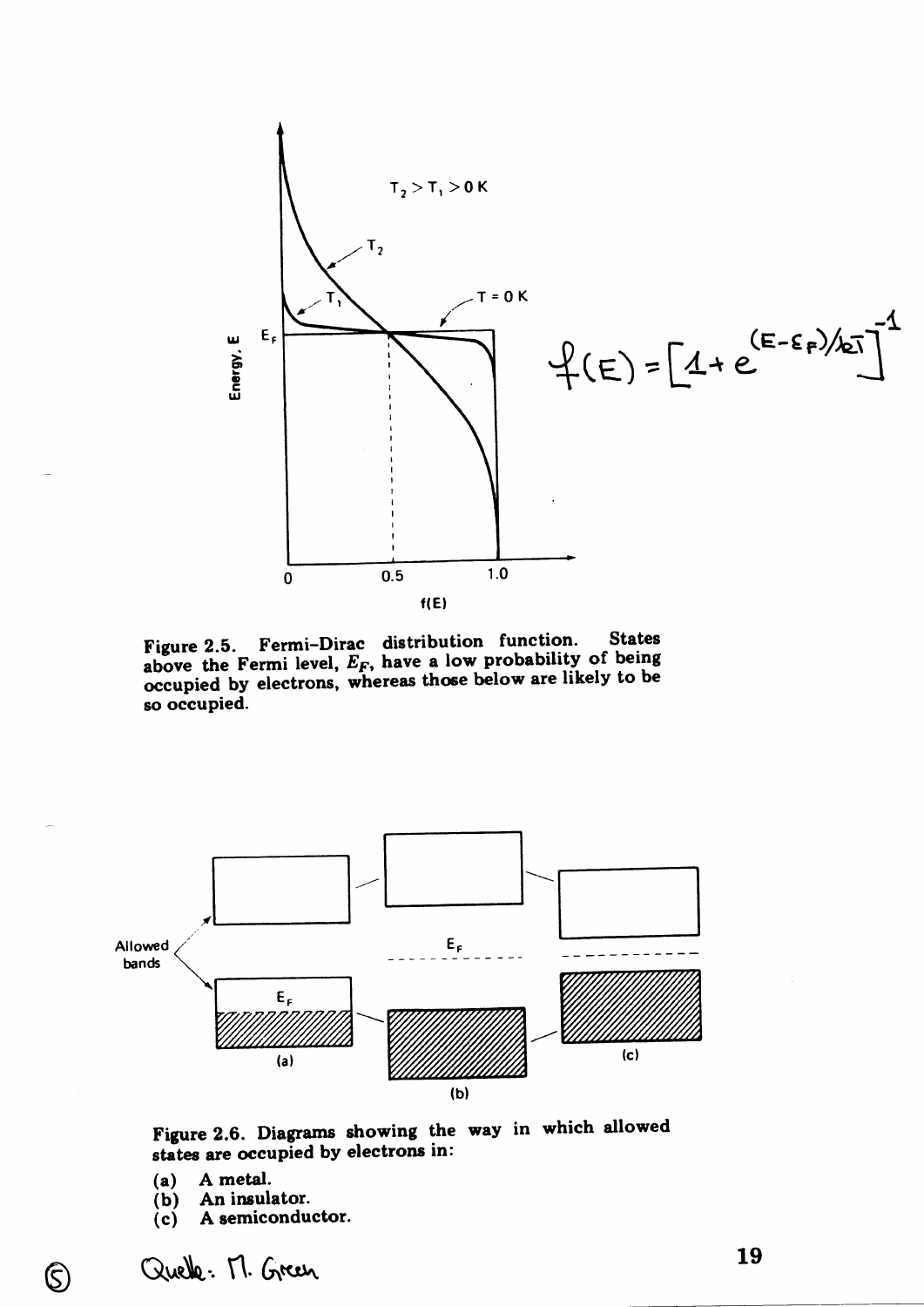Becklungsall E Die Niveaus treken typischwereise als Bänder Ouf. Das Obenle Vollständig gefüllte Band Leipt Vakuzband. Das nachst lioture Bard (leer codes teilgefüllt) heift <u>leiturgsbard</u>. Festions voider mun in Leite, Holbleite met Iblator eingebeitt. Die Einteilung läßt sich willels der Bänder erklären:  $\begin{array}{c}\n\begin{array}{c}\n\begin{array}{c}\n\begin{array}{c}\n\begin{array}{c}\n\begin{array}{c}\n\begin{array}{c}\n\begin{array}{c}\n\begin{array}{c}\n\begin{array}{c}\n\begin{array}{c}\n\begin{array}{c}\n\begin{array}{c}\n\begin{array}{c}\n\begin{array}{c}\n\begin{array}{c}\n\begin{array}{c}\n\begin{array}{c}\n\begin{array}{c}\n\begin{array}{c}\n\begin{array}{c}\n\begin{array}{c}\n\begin{array}{c}\n\begin{array}{c}\n\begin{array}{c}\n\begin{array}{c}\n\begin{array}{c}\n\begin{array$  $E_8$ >sev Halbleit Isolator نطنقا Il einem leit de entweder das Laitungstand (LB) nich vollständig gefült, also aber Valenzband (VB) und Leitungsband überlagen.

Quelle: M. Green

 $\bm{\omega}$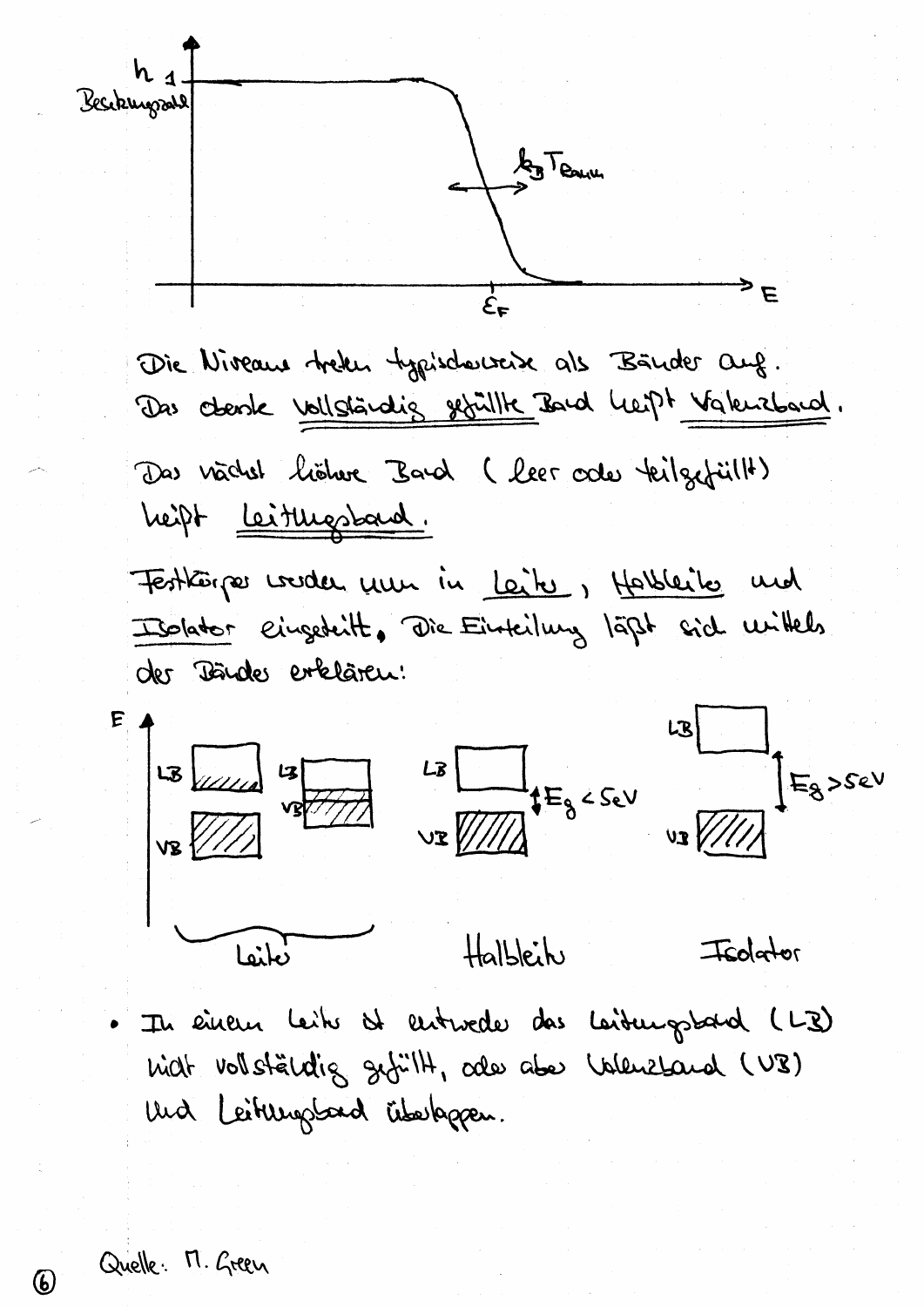Indirect Band Gap Halbleits



Figure 2.9. Energy-crystal momentum relationships near the band edges for an indirect-band-gap semiconductor. Also shown is the energy band spatial representation.

- Silizium fällt in diese Kalegorie
- Offensichtlich: Anhabung in Leiteurgsband esfordert Wis unit Phonon etc, zweeks Impulsibation
- Absorption von Licht ehrer Quing = "dicker" Water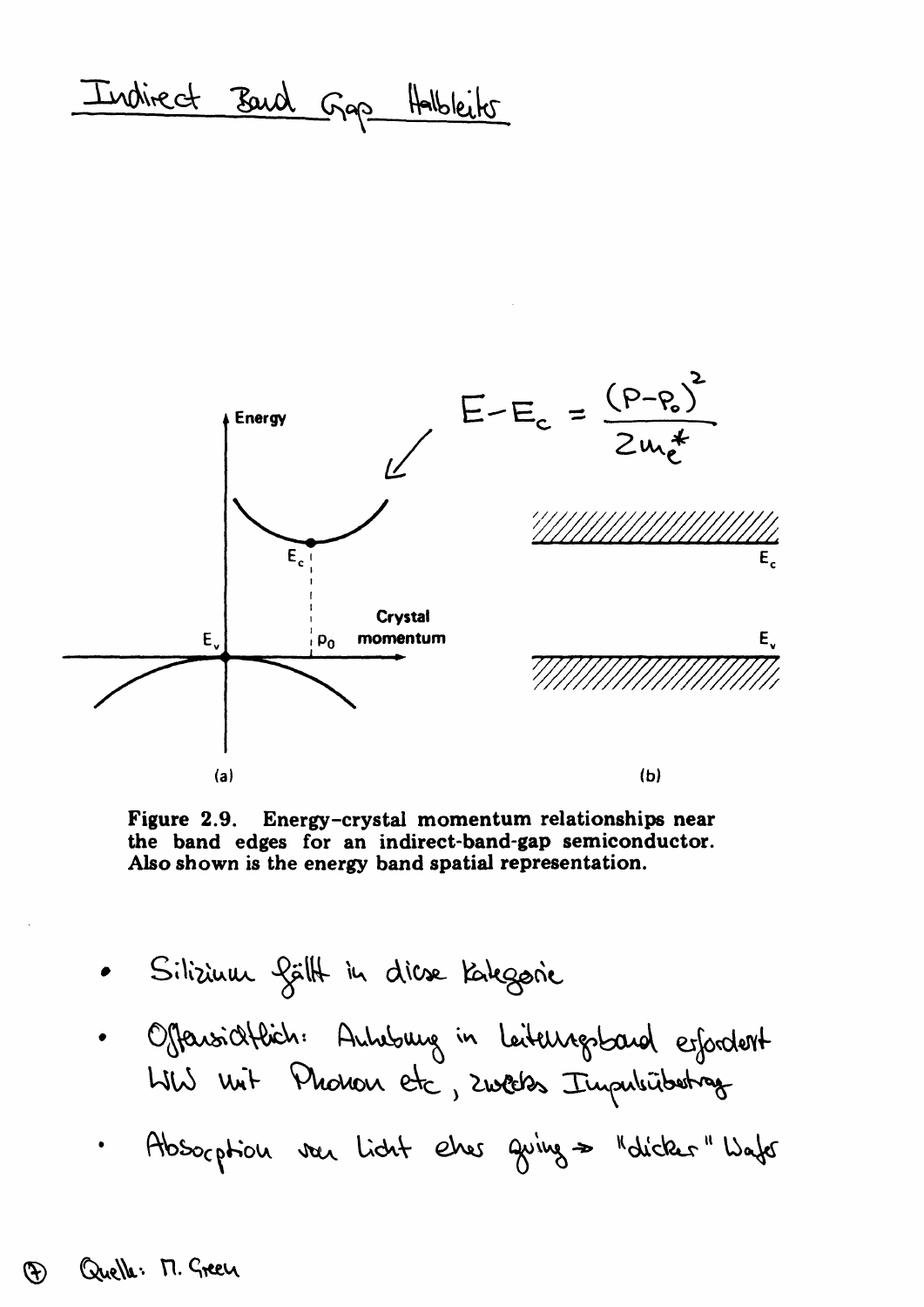

Figure 2.8. (a) Energy-crystal momentum relationships near the band edges for electrons in the conduction band and holes in the valence band of a direct-band-gap semicon-(b) Corresponding spatial representation of alductor. lowed energies in a semiconductor.

- . Minimum Leitungsband bei selbem Kistallingule wie Maximum Valenzbard
- · GaAs ist 2.B. in dress Kategorie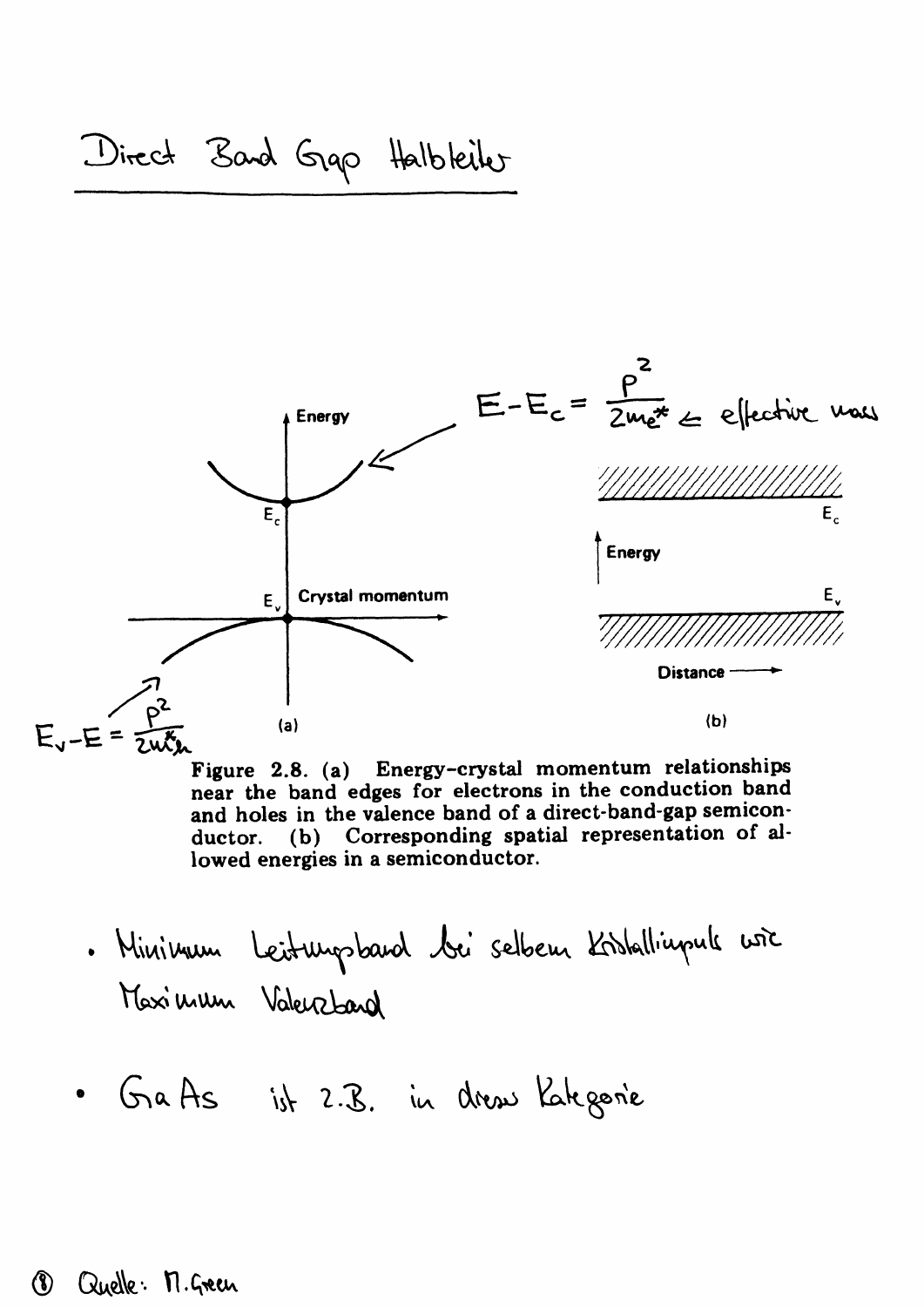

Figure 2.10. (a) Band representation of a semiconductor. (b) Corresponding energy density of allowed states for electrons. (c) Probability of occupation of these states. (d) Resulting energy distribution of electrons and holes. Note that most are clustered near the edge of the respective band.

- ideales Halbleik:  $m = \rho \equiv u_i \text{ } \in \text{ }$ intrinsische Konzurtration  $w \cdot \rho = v_i^2 = N_c N_v e^{(E_v - E_c)/kT} = N_c N_v e^{-E_8/kT}$
- $M = \rho \Rightarrow \quad \epsilon_F = \frac{E_C + E_V}{2} + \frac{1}{2} \ln \frac{N_V}{N_C}$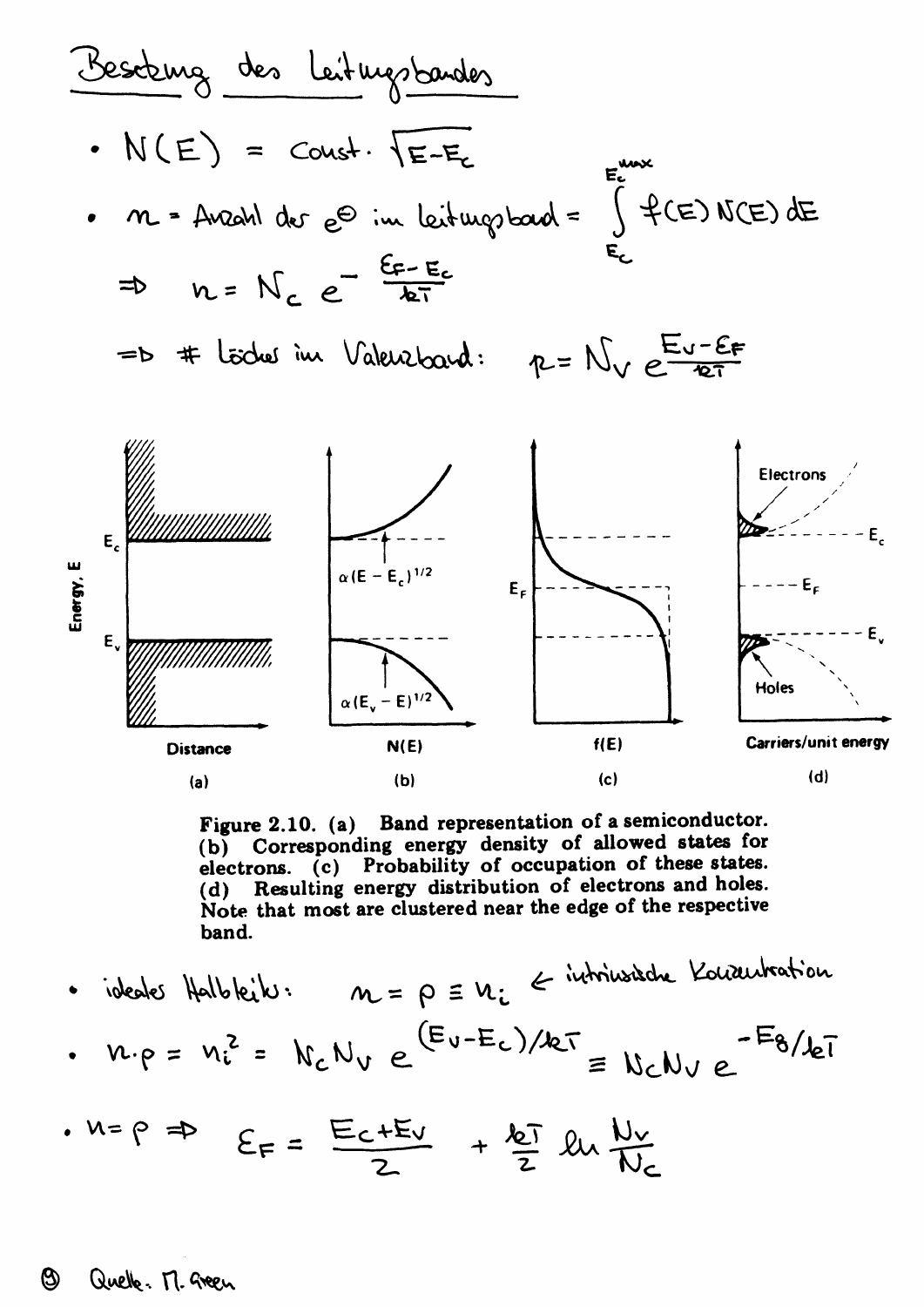In Biken Isolator sind Valera-und Leiburgbard durch linen vorboknen Eurgicherich unit Eg Soel gebreunt.

. In einem Halbleike ist die verlokene Zone Eg < SeV, für Silizium bespielserise 1.1 eV

Typische Temperation für 1.1eV sind  $T = \frac{E}{k_B}$ <br>With  $k_B \approx \frac{1}{11000} \frac{eV}{K} = P T R \text{ }R \text{ }$ 

3.1.2. Doticles Silizium

Siliziun besitzt 4 Valenzellebrouen:



Dotiet mon nun nuit Atome aus Gruppe II Wie e. I. Plusphor, gibt es überschüssige, unr sehr laicht Siburdeux et:

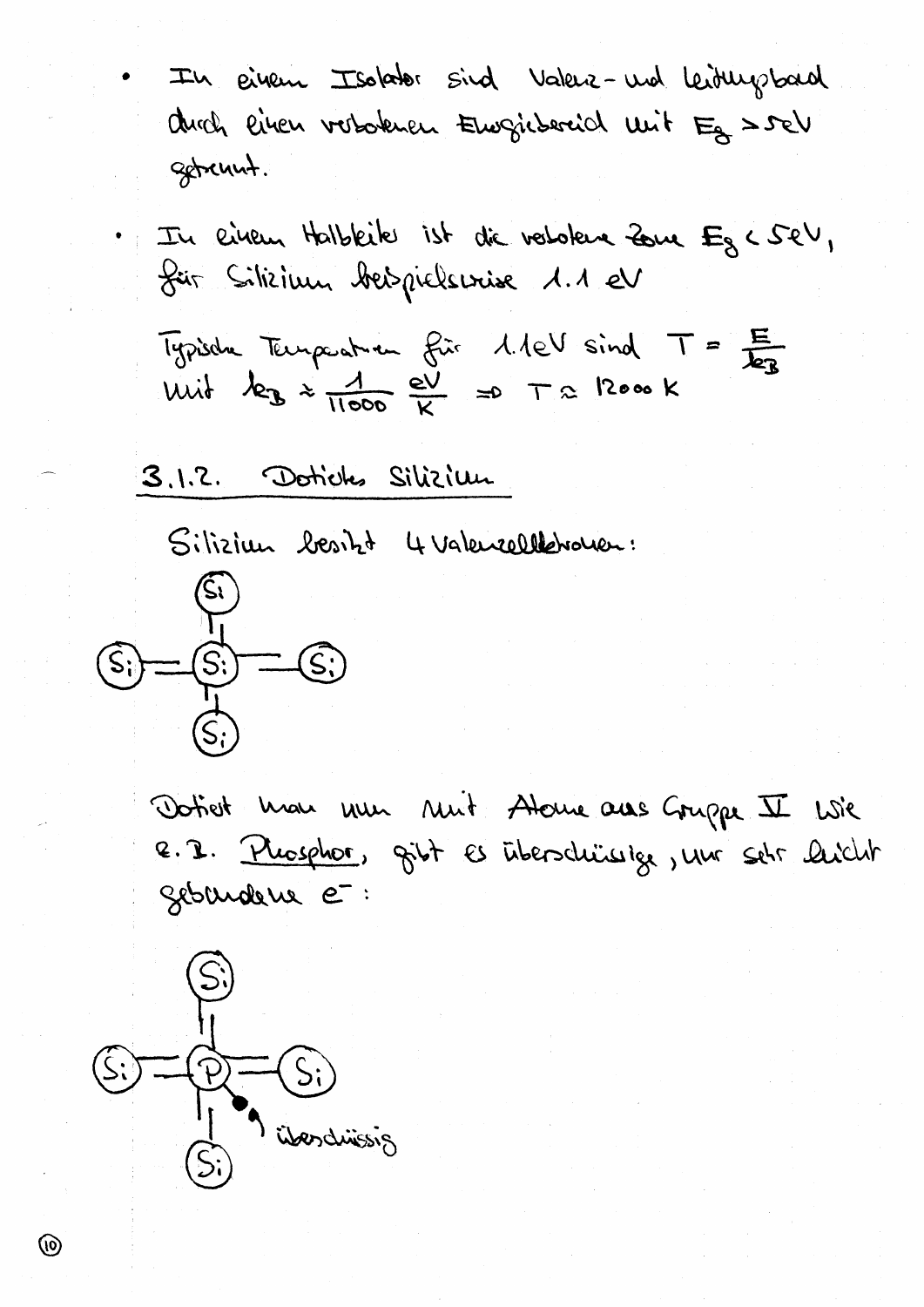Durch Dotierung mit Atmen aus Gruppe III, vie Aluninium odes Bor eshält man nun überdnüssige "Löche":



 $\mathbb{O}$ 

Bringt Man mun ein n- und p-Gebiet in Kontakt, ergibt sid line Rounladugszone:



e isander vous n. Halbleik in den p-Halbleik, bis des sice aufformende elektrische Feld die Libre Louderug beendet.

Elektrisch betrachtet gibt es also ein Feld im Rambodungsgebiet:  $\frac{1}{\sqrt{1-\frac{1}{2}}}$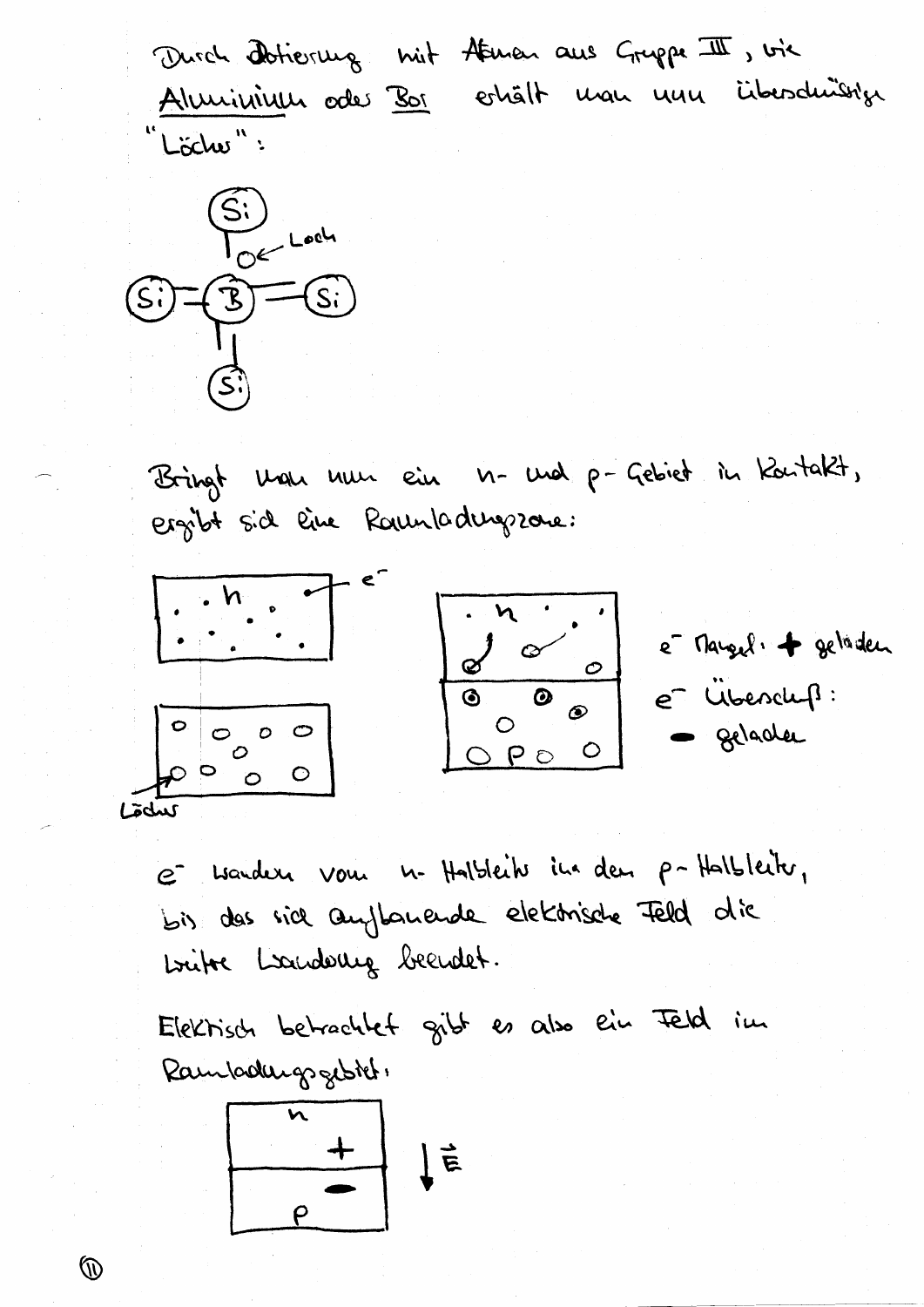Votierne

- · Birdungsenogte des Üboschüssige Phosphore d: E: = 0.02 eV
- . = D fast alle Donatoren saind bei Raumteurpuntur ionisiést: Nã xV3
- · für starte Dotierrung.  $M_{\odot}$  t  $\approx$   $M_{\odot}$  ,  $M \approx M_{\odot}$ ,  $\rho \approx \frac{h_{i}^{2}}{M_{\odot}}$   $\approx$   $\alpha$
- . analog für III-Alseptoen:  $N_A \approx N_{A}$ ,  $\rho \approx N_A$ ,  $u = \frac{u_1^2}{N_A}$  cop



Figure 2.13. (a) Energy of the allowed state introduced into the forbidden gap by a group V substitutional impurity. (b) Corresponding energy state for a group III impurity.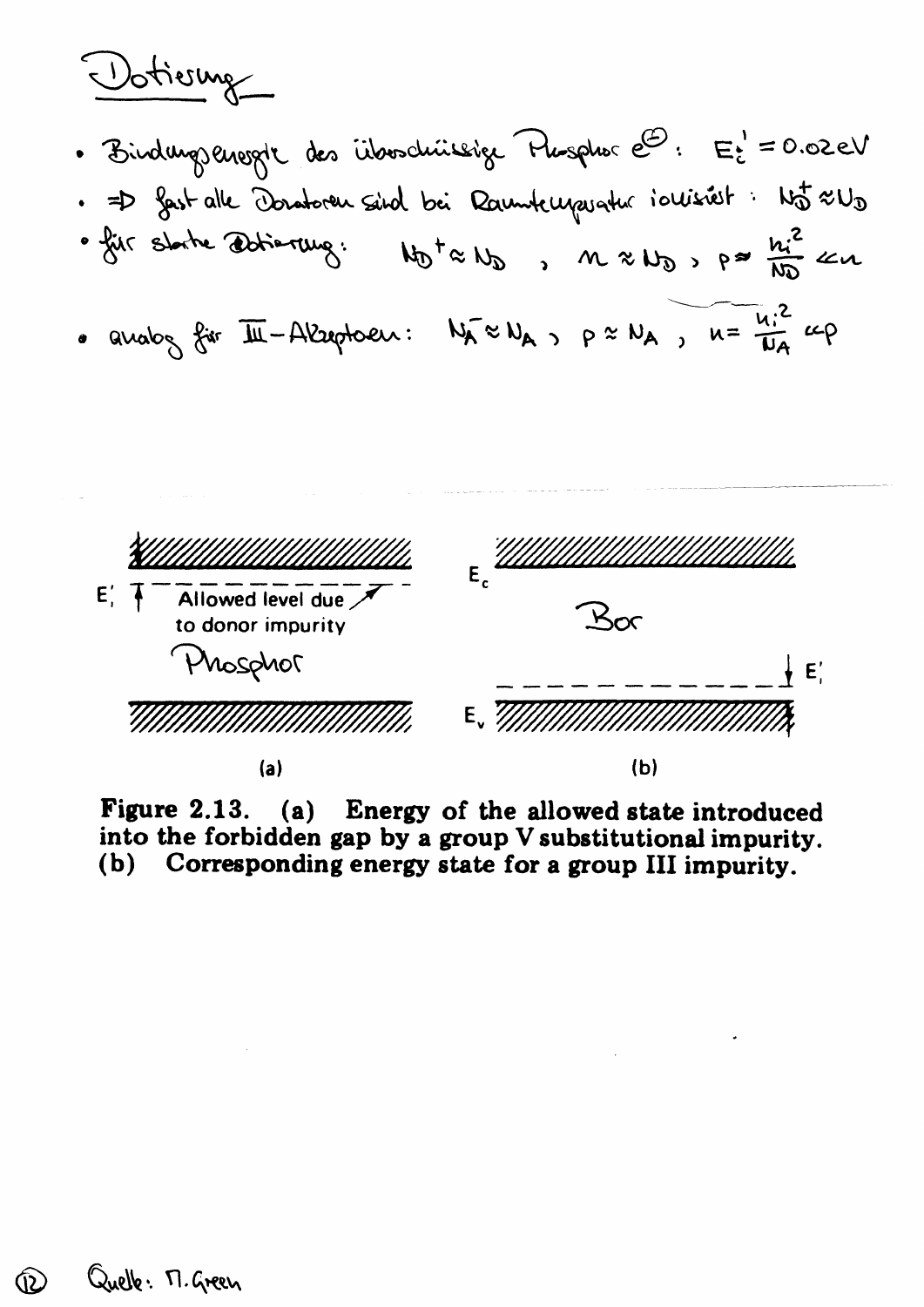Beseteung des Leidungsbandes für Dotterung mit V-Donatos



Figure 2.14. (a) Band representation of a group IV semiconductor with a group V substitutional impurity of density  $N_D$  per unit volume. (b) Corresponding energy density of allowed states. (c) Probability of occupation of these states. (d) Resulting energy distributions of electrons and holes. (The case shown would correspond to quite high temperatures. At more moderate temperatures the probability of occupation of donor states by electrons would be even smaller than shown.)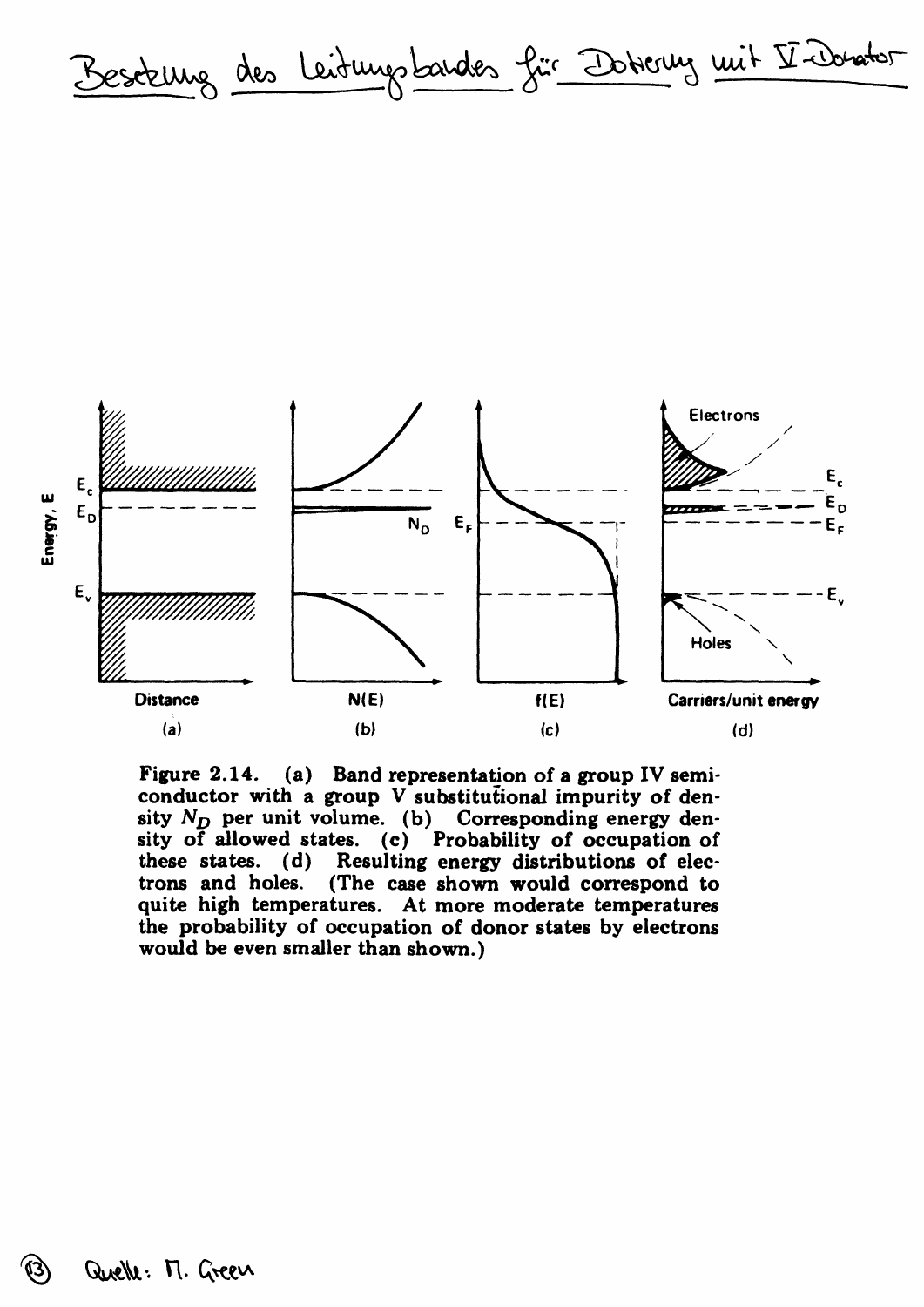Nebenbei: Koubarbm für Silizidu  
\n
$$
N_{c} = 2,8.10^{113} cm^{-3}
$$
\n
$$
N_{v} = 3,1.10^{19} cm^{-3}
$$
\n
$$
E_{8} = 1,124 eV
$$
\n
$$
N_{i} = 1,08.10^{10} cm^{-3}
$$
\n
$$
N_{0} = 10^{16} \cdot 10^{17} cm^{-3} cm^{-3}
$$
\n
$$
N_{u} = 10^{16} \cdot 10^{17} cm^{-3} cm^{-3}
$$
\n
$$
m \cdot m \cdot 10^{16} cm^{-3}
$$

 $\bar{z}$ 

 $\bar{1}$ 

 $\begin{array}{c} \frac{1}{2} \\ \frac{1}{2} \end{array}$ 

 $\bar{\bar{z}}$ 

 $\bigcirc$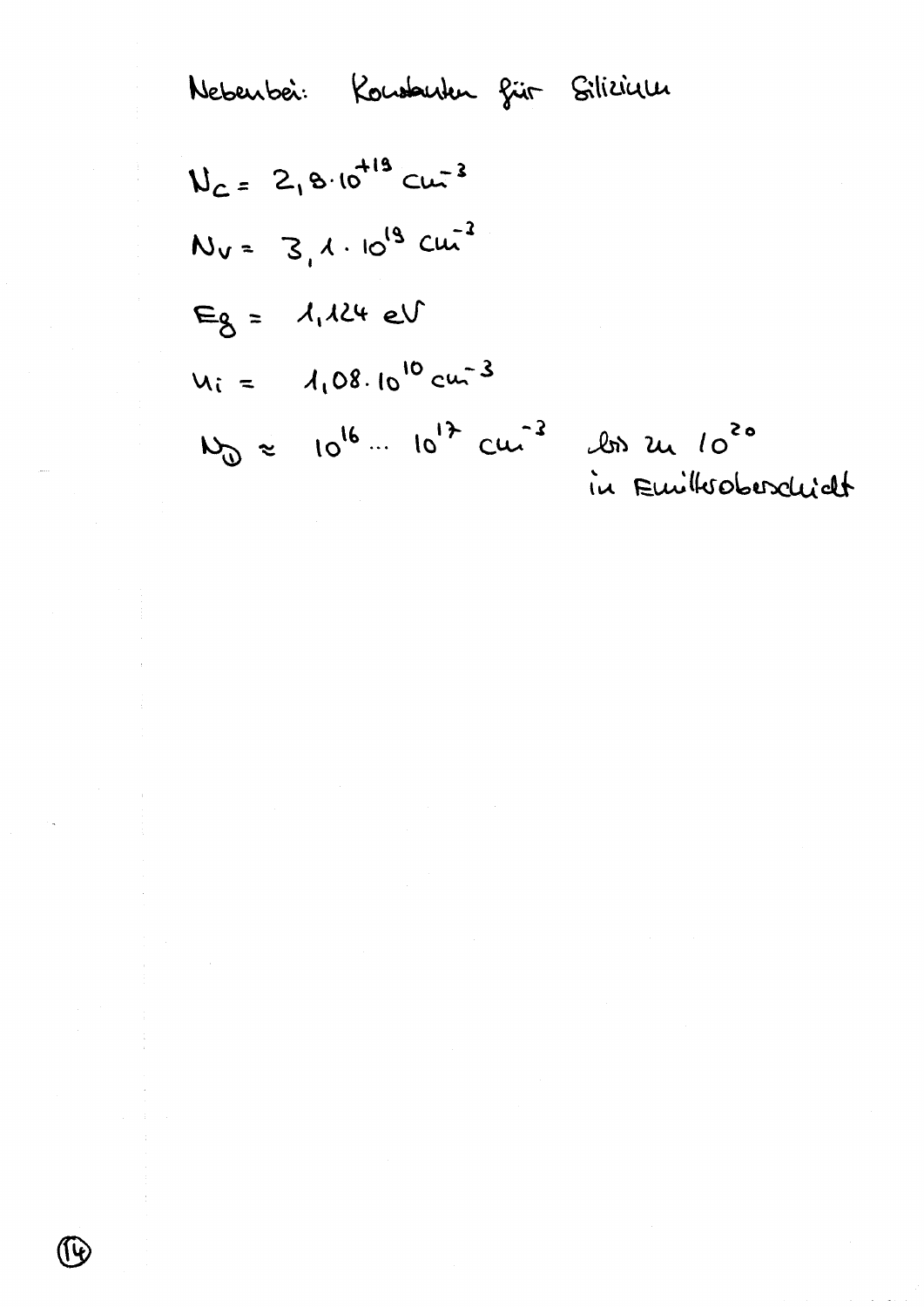| Leuwivireaux                                                                 | bei                                      | Uclileikun                         |           |
|------------------------------------------------------------------------------|------------------------------------------|------------------------------------|-----------|
| Uusse                                                                        | Harodung                                 | $n = \int \{C_{in} \cap C_{in} \}$ | Le        |
| Quot                                                                         | îcht uod.                                |                                    |           |
| Abo:                                                                         | $m = N_0 = N_0 e^{(E_{in} - E_{in})/kT}$ |                                    |           |
| =b                                                                           | $E_{F} - E_{C} = kT \ln \frac{N_0}{N_0}$ |                                    |           |
| Teruivireau                                                                  | Shigt auv                                | Liik dos                           | 2ardlücku |
| Isodusude                                                                    | Pusphor                                  | Oblouug an                         |           |
| Wullillillillillillillillillillillillillillillillillillillill                |                                          |                                    |           |
| Wullillillillillillillillillillillillillillillillillillillillillillillillill |                                          |                                    |           |
| Revery of Fermi level for donors                                             |                                          |                                    |           |
| Receltors                                                                    |                                          |                                    |           |

Concentration of donors and acceptors -

Figure 2.15. Energy of the Fermi level as a function of the concentration of donors and acceptors.

. Analog für Bor-Dotierung  $E_v - E_F = \sqrt{2\pi} \ln \frac{N_A}{N_V}$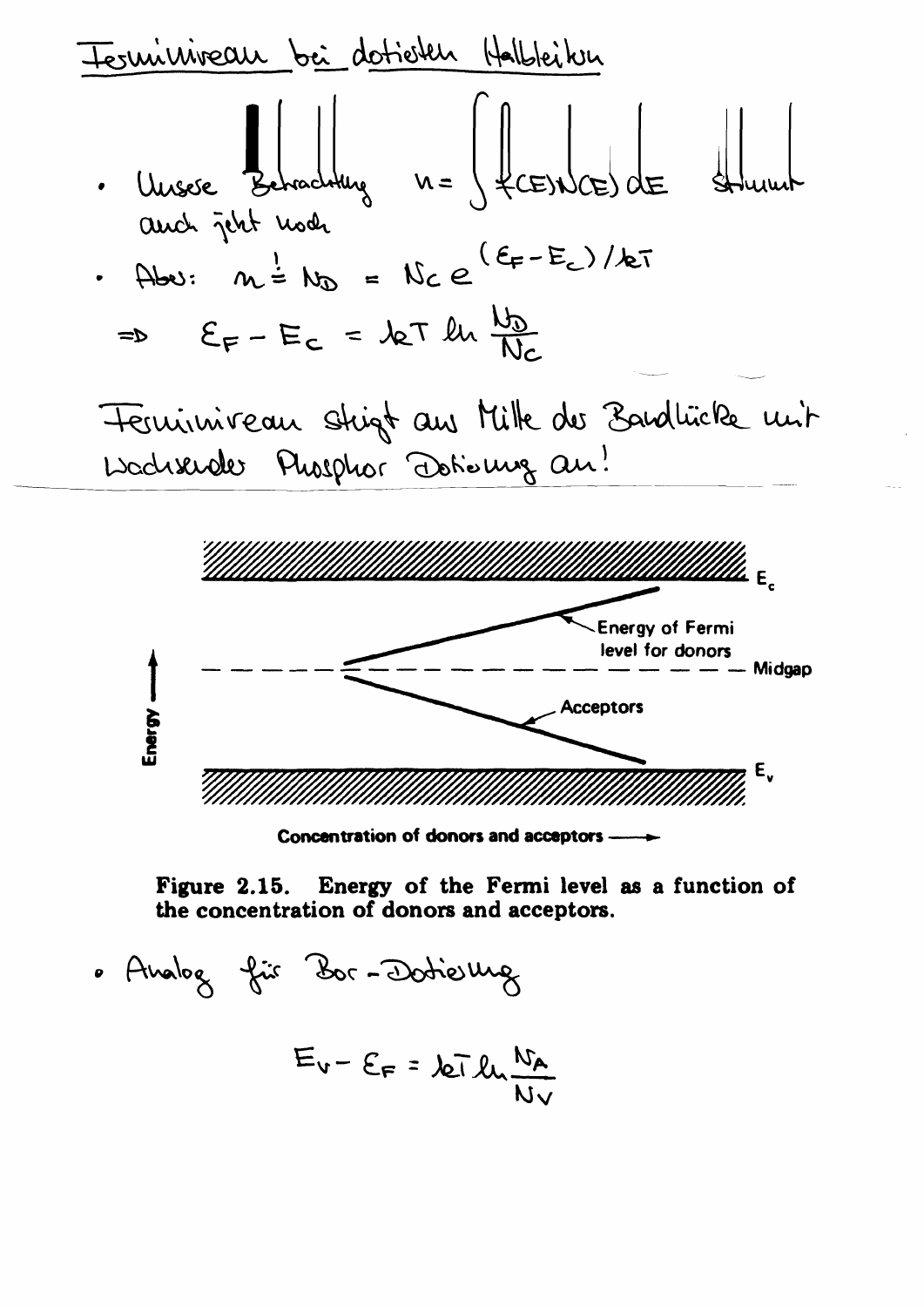

Figure 4.3. A  $p$ -n junction formed by bringing the isolated p-type and n-type regions together. Also shown is the corresponding energy-band diagram at thermal equilibrium.

$$
n_i^2 = N_C N_V \exp\left(-\frac{E_g}{kT}\right)
$$

Therefore,

$$
\psi_0 = \frac{kT}{q} \ln \left( \frac{N_A N_D}{n_i^2} \right) \tag{4.3}
$$

## **QQ** Quelle: M. Green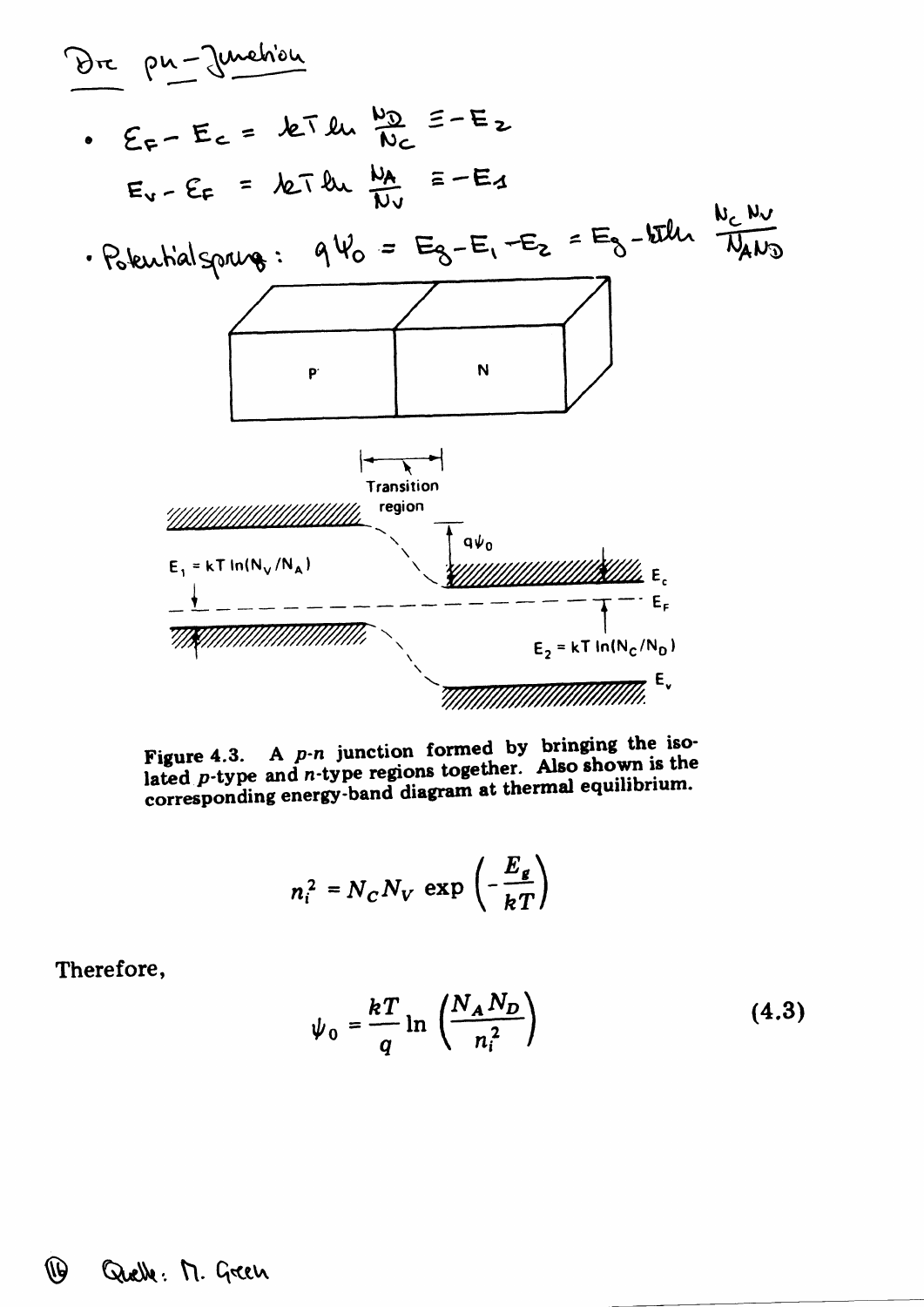Wird Une ein e<sup>s im</sup> Valenzband der Zelle durch ein Photon in das Leitungsband gehoben, und gelangt in die Rambodungszone, so wird es im E Feld in die n-Zone gezogen. Das entstanderse Lod vandet in dre p-Zane. Durch diex Lookurptreuning eertsklit ein Strau, der generkt Loden Kann.

 $\theta$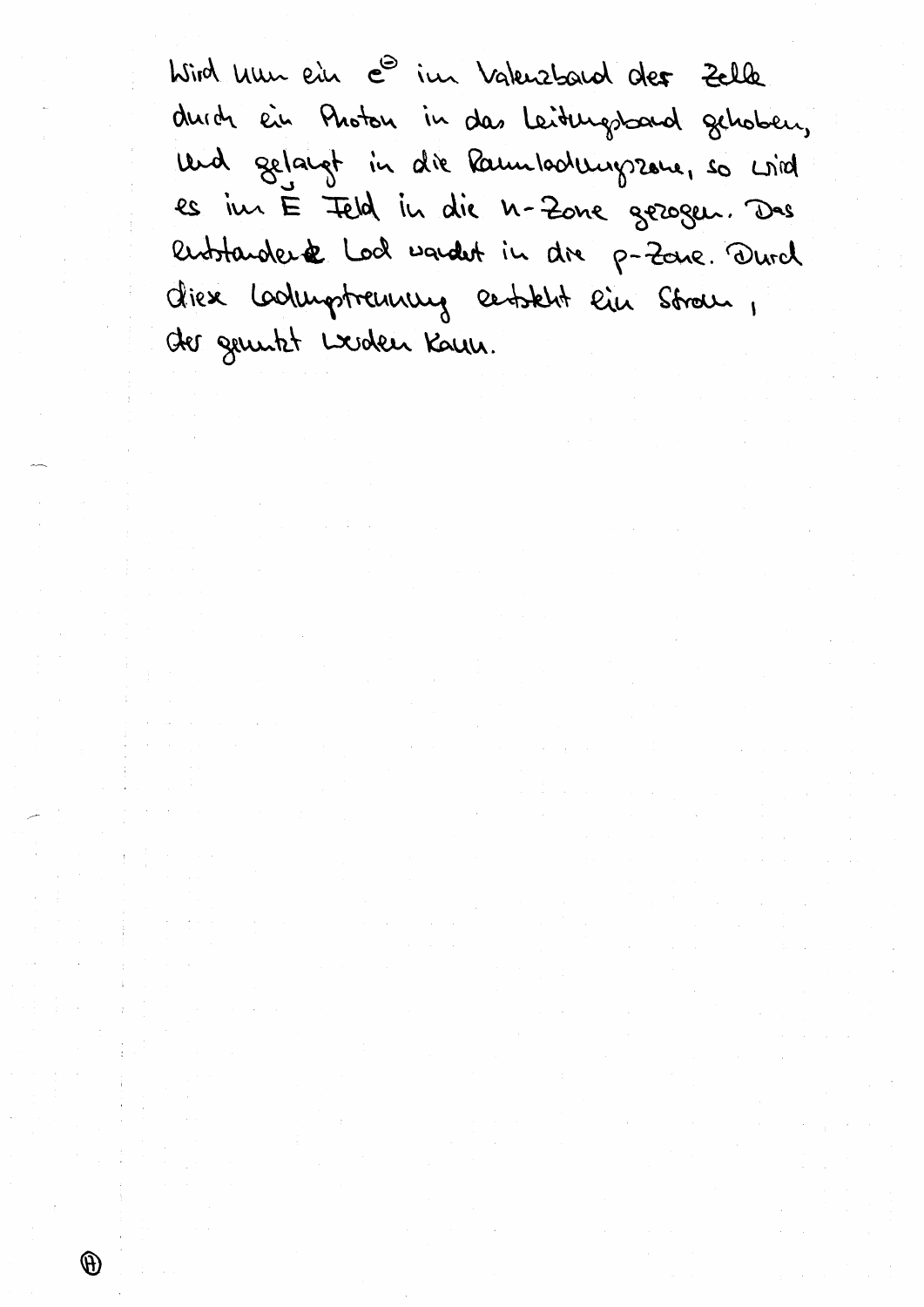Die Raunbalungszeue



Distance, x

Figure 4.4. Plot of the natural logarithms of the electron and hole concentrations corresponding to Fig. 4.3. Since these concentrations depend exponentially on the energy between the Fermi level and the respective band, the shapes of the distributions on a logarithmic scale are linearly related to that of Fig. 4.3.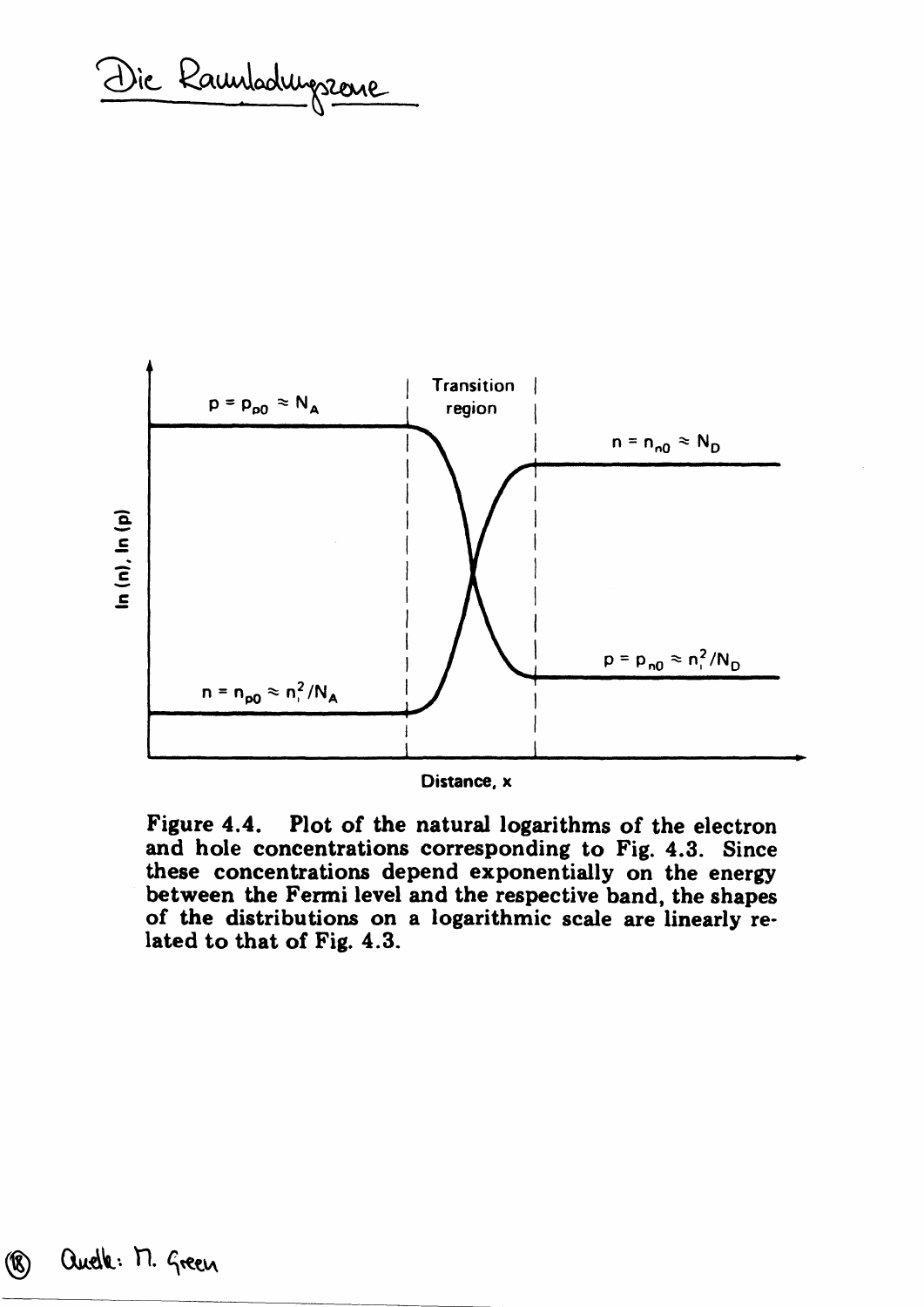

Figure 4.5. (a) Space-charge density corresponding to Fig. 4.4. The dashed line shows the actual distribution while the solid line shows the assumed distribution in the depletion approximation. (b) Corresponding electrical field strength. (c) Corresponding potential distribution.

 $u_{it} = \frac{1}{\sqrt{2}} = A \left[ \frac{q D_e u_i^2}{L_e u_e} + \frac{q D_e u_i^2}{l_e u_e} \right]$ 

Le: Diffussionslaige et, De: Diffussionskouskaute et